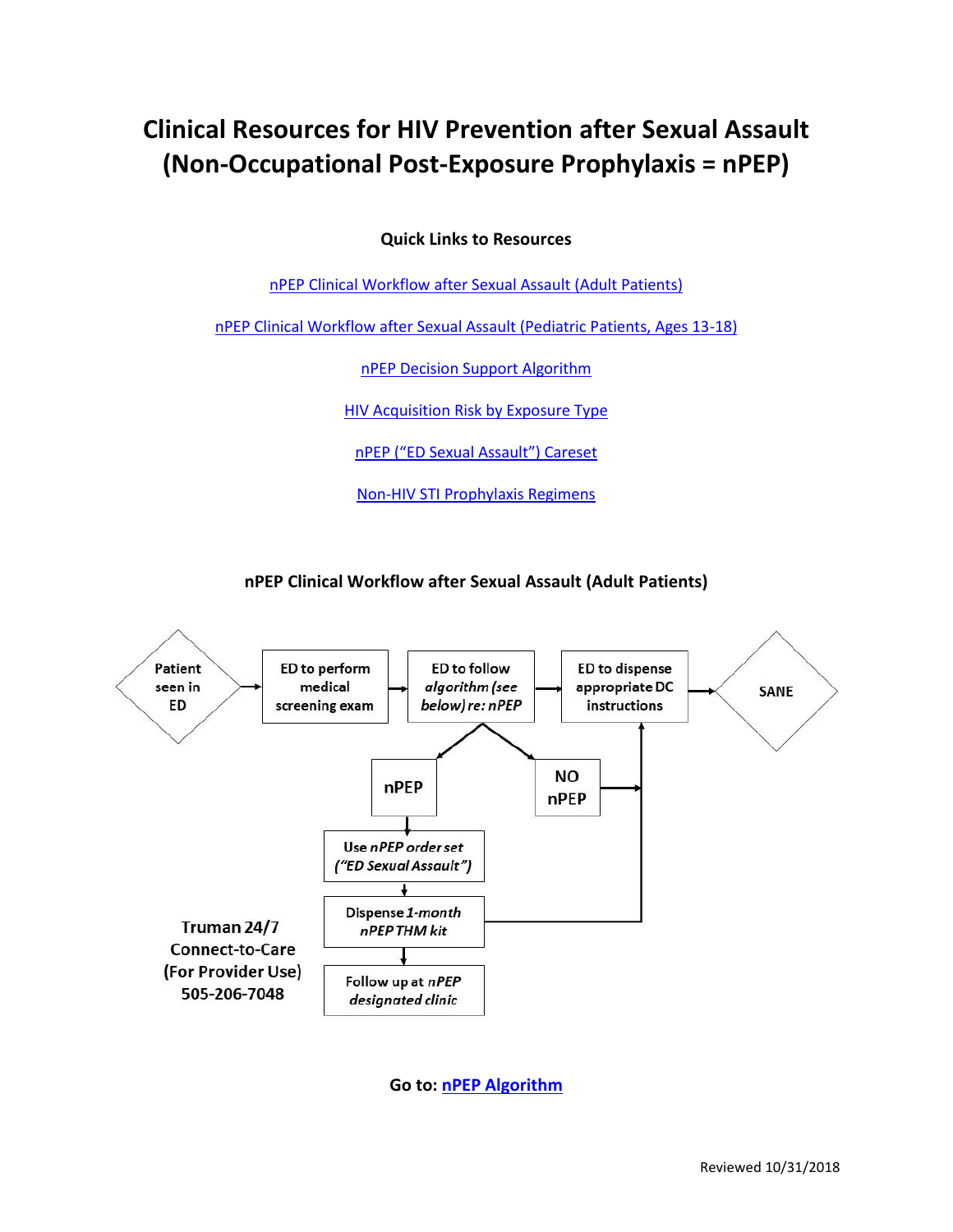<span id="page-1-0"></span>

**nPEP Clinical Workflow after Sexual Assault (Pediatric Patients, Ages 13-18)**

**Go to: nPEP [Algorithm](#page-2-0)**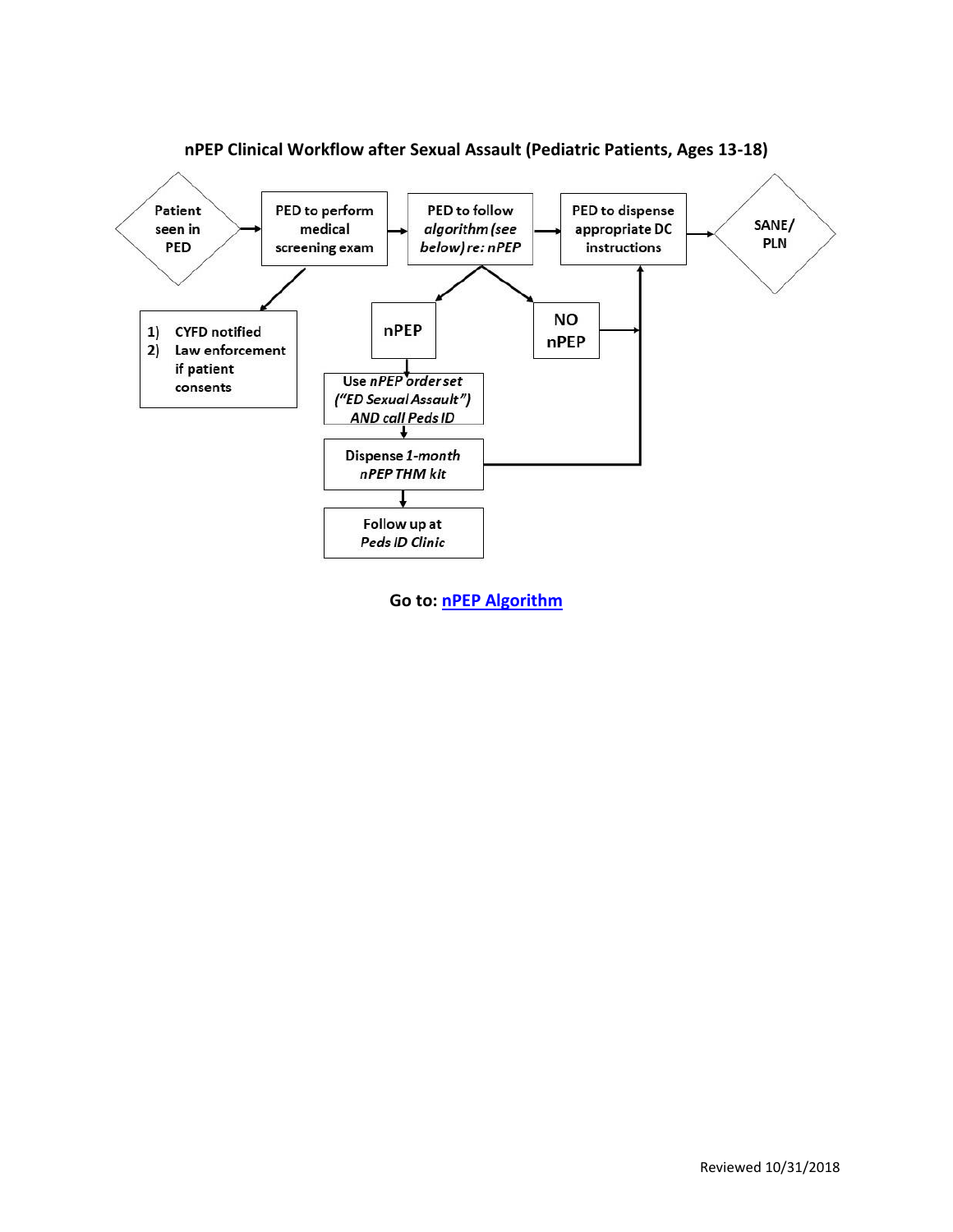# **UNM nPEP Algorithm for Evaluation and Treatment of Possible HIV Exposure after Sexual Assault in Patients ≥ 13 Years of Age**

<span id="page-2-0"></span>

|                                          | Exposure ≤ 72 Hours Ago   | Exposure > 72 Hours Ago |  |  |
|------------------------------------------|---------------------------|-------------------------|--|--|
| Source/Assailant Known HIV-Positive      |                           |                         |  |  |
| High risk for transmission               |                           |                         |  |  |
| Non-intact skin                          | Offer nPEP:               | No nPEP                 |  |  |
| Anal penetration                         | Truvada® 200/300 mg daily |                         |  |  |
| Exposure of mucous membrane to<br>٠      | AND Isentress® 400 mg BID |                         |  |  |
| blood or semen                           | x 28 days*                |                         |  |  |
| Bloody bodily secretions                 |                           |                         |  |  |
| Low/negligible risk for transmission     |                           |                         |  |  |
| Intact skin                              | No nPEP                   | No nPEP                 |  |  |
| Non-bloody secretions (e.g.,<br>٠        |                           |                         |  |  |
| urine, saliva, sweat, tears)             |                           |                         |  |  |
| Source/Assailant with Unknown HIV Status |                           |                         |  |  |
| High risk for transmission               |                           |                         |  |  |
| Non-intact skin<br>٠                     | Offer nPEP:               | No nPEP                 |  |  |
| Anal penetration                         | Truvada® 200/300 mg daily |                         |  |  |
| Exposure of mucous membrane to           | AND Isentress® 400 mg BID |                         |  |  |
| blood or semen                           | x 28 days*                |                         |  |  |
| Bloody bodily secretions                 |                           |                         |  |  |
| Low/negligible risk for transmission     |                           |                         |  |  |
| Intact skin                              | No nPEP                   | No nPEP                 |  |  |
| Non-bloody secretions (e.g.,             |                           |                         |  |  |
| urine, saliva, sweat, tears)             |                           |                         |  |  |

\*If CrCl < 59 mL/min, consider calling Infectious Diseases or Pediatric Infectious Diseases for an alternate nPEP regimen. Note: If any patient evaluated is HIV-positive and not on HIV medications, consider referral to Truman Clinic. HIV-positive patients will not benefit from nPEP. nPEP: Non-occupational post-exposure prophylaxis. Source: https://www.cdc.gov/std/tg2015/sexual-assault.htm.

### **HIV Acquisition Risk by Exposure Type**

<span id="page-2-1"></span>

| <b>Exposure Type</b>                         | <b>Estimated Per-Act Rate of HIV Acquisition</b><br>Following Exposure from a HIV-Infected Source |
|----------------------------------------------|---------------------------------------------------------------------------------------------------|
| Parenteral                                   |                                                                                                   |
| <b>Blood transfusion</b>                     | 92.5%                                                                                             |
| Needle sharing during injection drug use     | $< 1\%$                                                                                           |
| Percutaneous (needle stick)                  | $< 1\%$                                                                                           |
| Sexual                                       |                                                                                                   |
| Receptive anal intercourse                   | 1.4%                                                                                              |
| Receptive penile-vaginal intercourse         | $< 1\%$                                                                                           |
| Insertive anal or penile-vaginal intercourse | $< 1\%$                                                                                           |
| Insertive or receptive oral intercourse      | $< 1\%$                                                                                           |
| Other                                        |                                                                                                   |
| Biting or spitting                           | Negligible                                                                                        |
| Throwing body fluids (including semen)       | Negligible                                                                                        |
| Sharing sex toys                             | Negligible                                                                                        |

Notes: Factors that may increase the risk of HIV transmission include sexually transmitted diseases, acute and late-stage HIV infection, and high viral load. Factors that may decrease the risk include condom use, antiretroviral treatment, and pre-exposure prophylaxis. None of these factors are accounted for in the estimates above.

Source: https://www.cdc.gov/hiv/pdf/programresources/cdc-hiv-npep-guidelines.pdf.